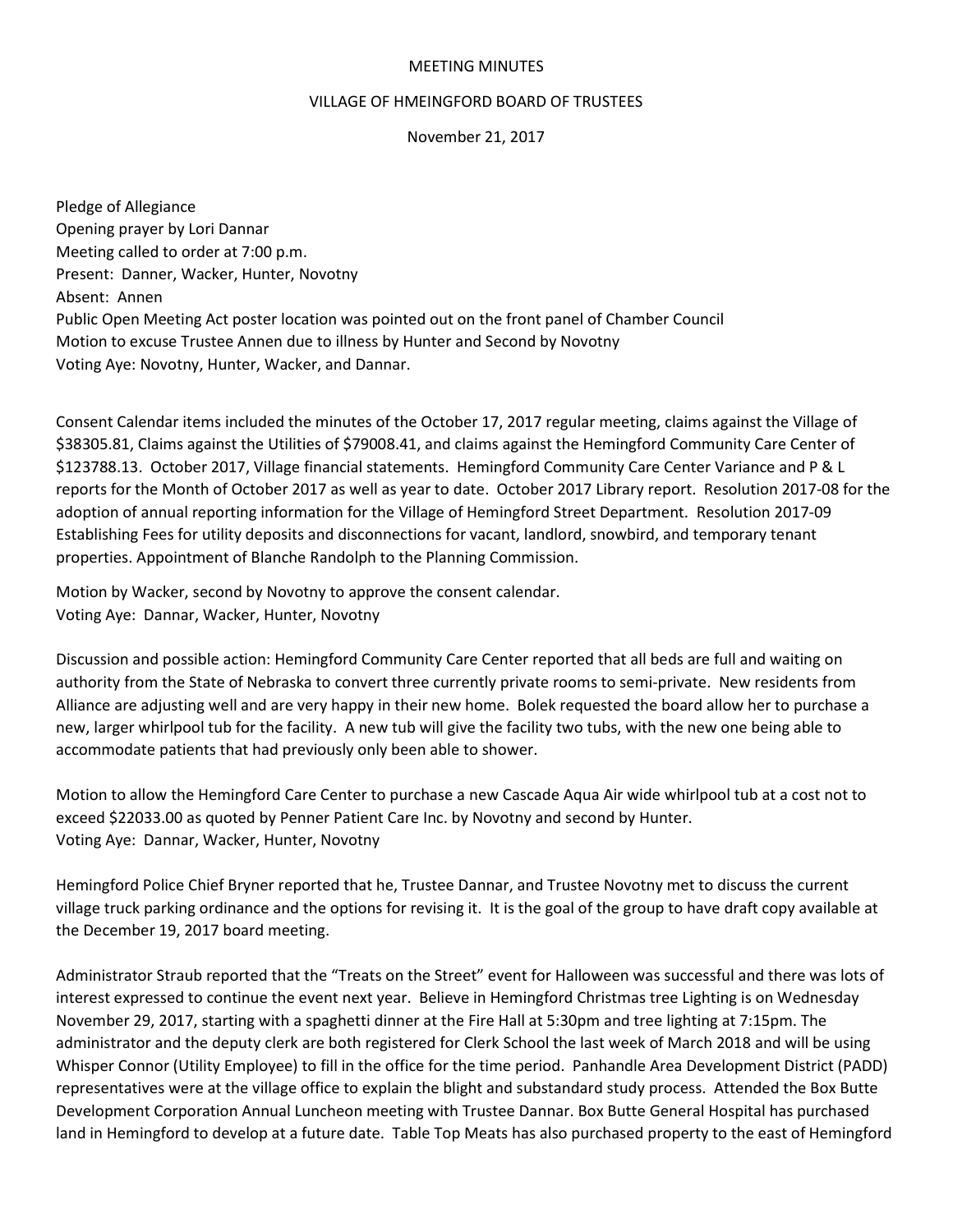as a location for their future "kill floor". Cross Training between the Clerk and the Deputy Clerk continues and is on schedule with goals that were previously set.

Utility Supervisor Huss reported that all the Christmas Ornaments are being hung and the tree decorated for the tree lighting on 11/292017, the Crew is preparing to do line work, getting electricity to what will be the "kill floor" for Table Top Meats. The jetting of sewer lines is nearly complete, only one section and the trunk line remain. Within the next day or so all servicing of equipment will be caught up. Tire chains for some snow removal equipment had to be ordered. All water samples have come back good and within normal ranges.

Discussion and possible action: The current street sweeper has broken down once again, repairs are nearly as costly as what the trade- in value of the vehicle is, approximately \$5000.00. In speaking with a representative with Elliot Equipment in Lincoln Nebraska it was thought we could trade with Elliot for a new sweeper for approximately \$16000, with Elliot Equipment delivering the new sweeper and taking the old one on trade.

Motion by Hunter, second by Novotny to have Supervisor Huss gather further information on the purchase of a Street Sweeper, such as warranty, financing options, and see if is possible to make a similar transaction with a closer to Hemingford while keeping in mind a budget of \$16,000.00. When information is compiled to return to the board with a purchase request.

Voting Aye: Dannar, Wacker, Hunter, Novotny.

Discussion and possible action: The last sewer maintenance and inspection was in 2015, done by Work Force company from Brush Co. Johnson Service Company from Kearney Nebraska quoted the village services including cleaning vacuuming and video of the system at a rate of \$1.40 per lineal foot, 10 cents less a foot that work previously done, and no mobilization fee if done in conjunction with surrounding communities.

Motion by Wacker, second by Hunter to enter into a Maintenance and Inspection agreement with Johnson Service Company not to exceed \$5000.00

Voting Aye: Dannar, Wacker, Hunter, Novotny.

Discussion and possible action: It has come to the attention of the utility department that there is a potential opportunity to hire part-time temporary employee to help complete some electrical projects as well and other utility department related projects. It is the thought of the Administrator that the budget may need to be amended to accommodate the salary for such an employee.

Motion by Hunter second by Wacker to Amend the budget as needed to accommodate the salary of a temporary part time employee not to exceed \$2500.00. Voting Aye: Dannar, Wacker, Hunter, Novotny.

Discussion and possible action: approval of the general obligation highway allocation fund pledge bonds not to exceed \$1,200,000.00, for potential street projects.

Motion by Wacker second by Novotny to approve the general obligation highway allocation fund pledge bonds not to exceed \$1,200,000.00 for potential street projects.

Discussion and possible action: First Reading of Ordinance #798 authorizing general obligation highway allocation fund pledge bonds in the amount not to exceed \$1,200,000.00.